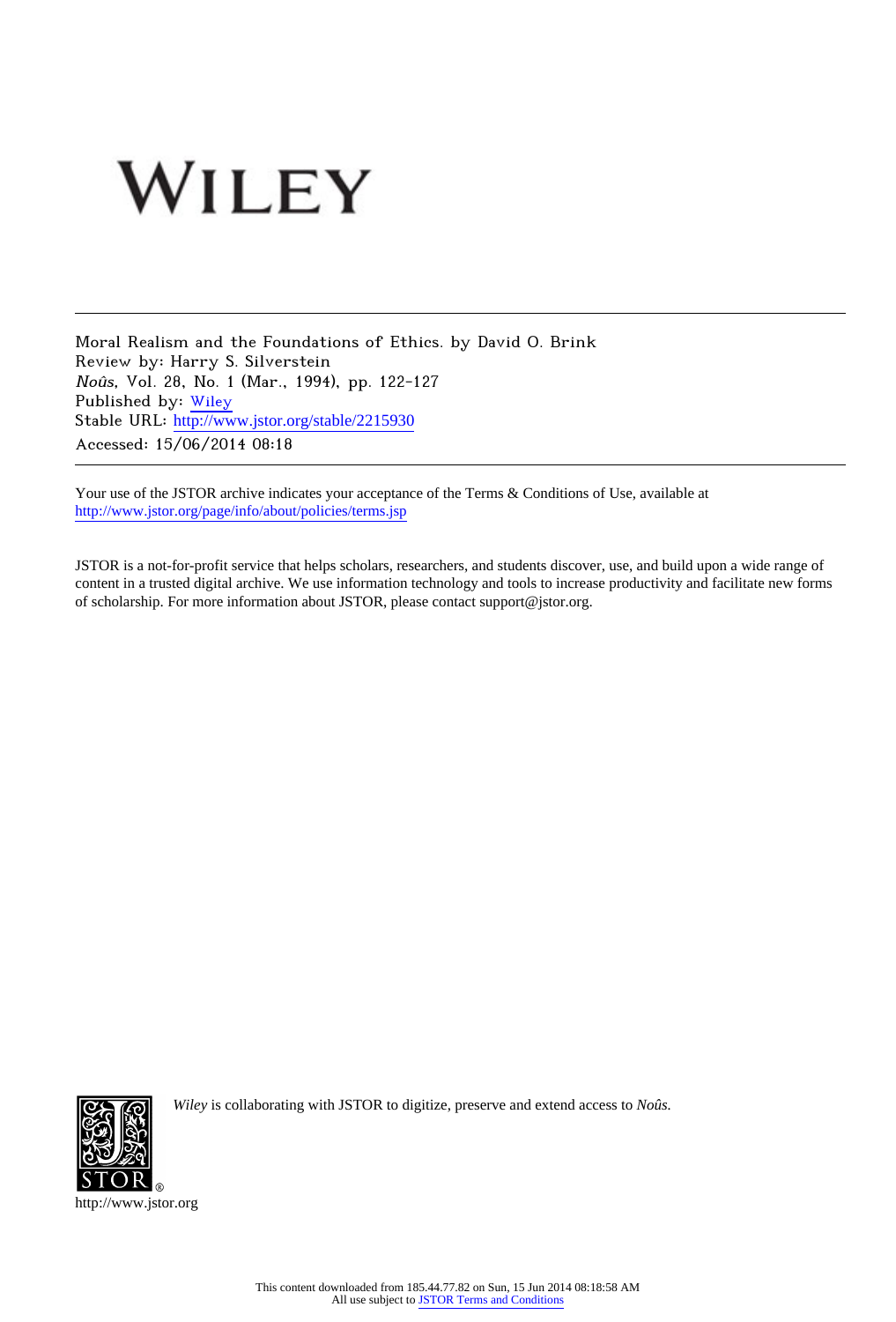**death of his uncle, Pliny the Elder. "Joyce, Semiosis, and Semiotics" discusses Joyce's punning in Finnegans Wake as an example of the "encyclopedia model" of meaning, and furthermore as an example of a work whose interpretations are infinite but not arbitrary. "Abduction in Uqbar" uses Peirce's theory of abduction to make a point about the detective fiction of Borges and Casares. "Pirandello Ridens" gives a three-level reading of Pirandello's essay, "Humor". "Fakes and Forgeries" provides a complex typology of fakes and forgeries and argues that what is difficult is not deciding what a forgery is, but rather deciding what an authentic work is. This essay would be of interest to historians and philosophers of history, as well as to students of interpretation. "Semantics, Pragmatics, and Text Semiotics" attempts to show the unavoidable interplay between three sometimes isolated provinces of semiotics. "Presuppositions", written in collaboration with Patrizia Violi, discusses the problem of presuppositions from the viewpoint of an "encyclopedia" theory of semantics and shows the role of presuppositions in certain rhetorical strategies. Finally, "On Truth: A Fiction" recounts the third of three expeditions to Twin Earth and includes a transcript of a dialogue between a computer from Twin Earth and a scientist from Earth who is posing as a computer. This piece is very humorous and pulls together several themes from the book.** 

**Like most of what Eco writes, The Limits of Interpretation is fascinating in many ways, full of insights, provocative ideas, curiosa, and clever turns. Sometimes cleverness gets the best of Eco, but in general the text is clear and accessible. Moreover, its overall thesis should find a sympathetic audience in those who have been alarmed by what might seem like recent excesses in hermeneutical theory. The book is, without a doubt, an excellent point of departure for those interested in the problems raised by the interpretation of texts.** 

**David 0. Brink, Moral realism and the foundations of ethics (Cambridge and New York: Cambridge University Press, 1989), xii + 340 pp.** 

## **HARRY S. SILVERSTEIN Washington State University**

**Brink defends "moral realism, an externalist moral psychology, a coherentist moral epistemology, a nonreductive form of ethical naturalism, and an objective conception of utilitarianism" (p. 7). "Moral realism" holds that moral judgments make true or false claims about objective "moral facts," facts concerning "real objects and events whose existence and nature are largely independent of our theorizing" (p. 6); "externalism" denies any conceptual connection between moral claims and motivation or reasons for action; "coherentism" holds that "the degree of one's justification in holding p varies directly with the**  degree of coherence exhibited by the belief set of which  $p$  is a member" (p. 103); **"nonreductive ethical naturalism" contends that moral properties are "constituted by... natural.. properties even if moral terms are not definable by natural terms" (p. 9); and "objective utilitarianism" construes welfare "in largely nonsubjective terms" (p. 10).**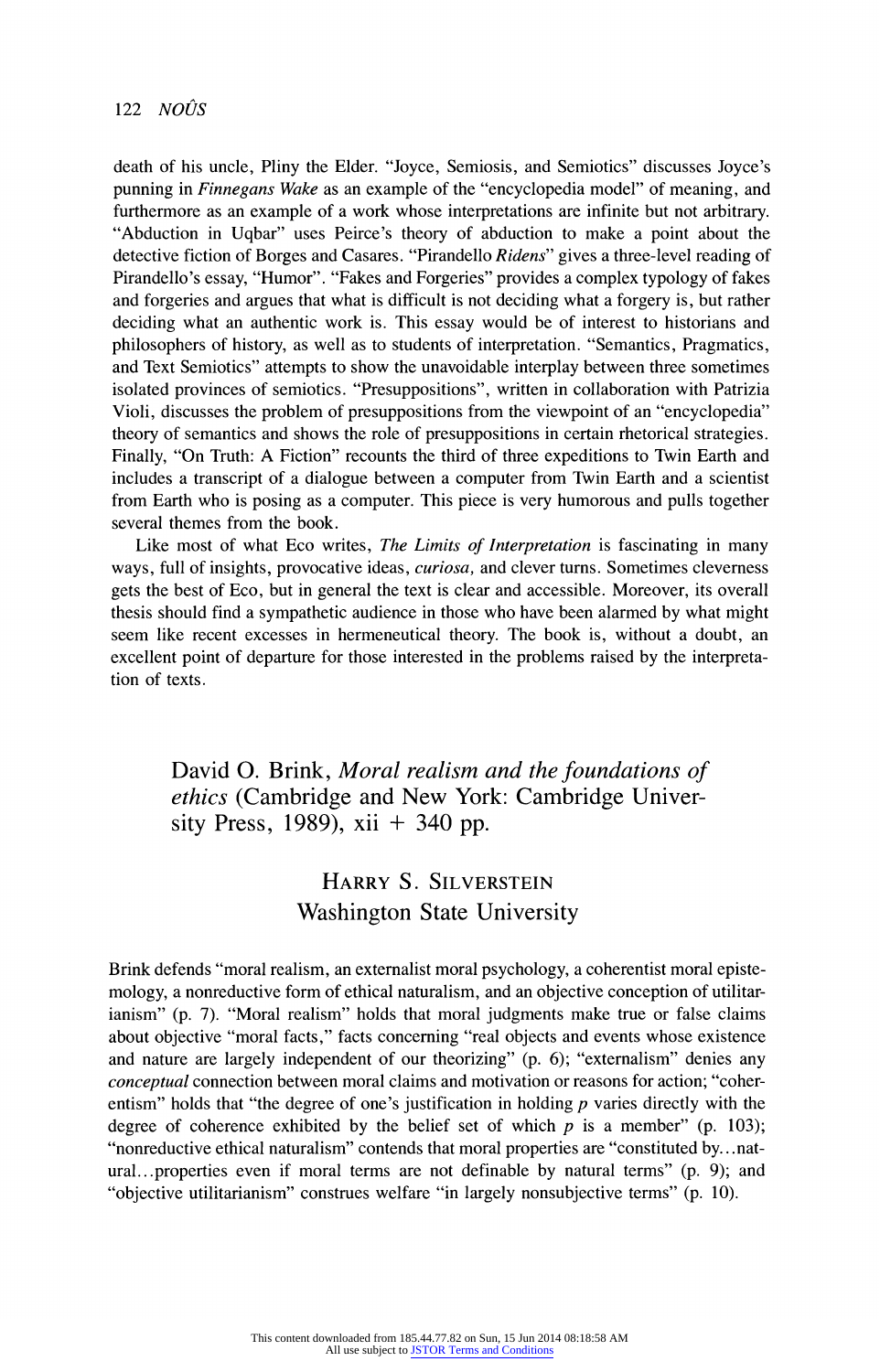**In this reviewer's opinion Brink's defense of externalist moral realism [EMR] is not ultimately convincing. In particular, I think he fails to demonstrate EMR's superiority over internalist noncognitivism (IN). For the purposes of this review I will interpret IN, somewhat crudely, as holding (a) the "internalist" view that assent to a claim such as "I**  morally ought to A" [M] includes having some intention to A; and (b) the "noncognitivist" **view that a moral claim's meaning consists primarily in this internalism, and, hence, that moral claims do not (except perhaps indirectly) "state facts." Apart from the "objectivity" issue itself, which will be considered later, Brink's central, general, arguments against IN are perhaps (a) that it fails to account for nonprescriptive, or non-"dynamic," uses of moral claims (pp. 26-27, 78-79), and (b) that it cannot properly account for the amoralist (chapter 3 and passim). Neither argument succeeds. The first fails to distinguish internalism's doctrine concerning assent to a moral claim from the "prescriptivist" doctrine that to assert such a claim is to "prescribe" that it be complied with; and one can accept the former doctrine while rejecting the latter. 1 Thus, one can admit that an ordinary citizen would not normally use "George Bush should resign" for the purpose of "telling," must less "trying to get," Bush to resign, and yet still insist that it is being used internalistically with all that that implies (that Bush could be said to assent to it only if he had some intention to resign; that debates about the reasons for it would be debates about the reasons for Bush's resigning, not [merely] debates about the reasons for having certain beliefs; etc.).2 Turning to (b), Brink's "amoralist" might accept (that there are sufficient reasons for) M and yet still raise questions about whether (there are sufficient reasons) to A. Since IN holds that assenting to M includes intending to A (and hence, that to accept that there are sufficient reasons for M is to accept that there are sufficient reasons to A), Brink correctly observes that IN, unlike EMR, cannot regard the amoralist's questions as open questions; hence, he contends, the amoralist poses serious, substantive, questions which EMR can properly view as significant but which IN must unjustifiably dismiss. But IN dismisses no substantive practical questions; it differs from EMR simply in treating such questions as questions within morality. Consider, for instance, a simple externalist view according to which M merely makes the factual claim that A-ing would maximize pleasure. The amoralist's questions now become questions concerning whether, and why, to do what maximizes pleasure, questions which are indeed substantive questions. But these questions are not dismissed by IN; IN simply holds that, because moral claims are intrinsically practical, such questions must be answered as the basis for, or in the course of, deciding whether, and why, to accept M in the first place. Moreover, while IN does reject the amoralist's formulation of these questions (IN contends that the amoralist's "external" questions concerning whether [and why] to do what morality requires are "correctly" expressed as "internal" questions about what morality requires [and why it requires it]), it also provides an explanation for the seeming naturalness of the amoralist's formulation-viz., that the amoralist's formulation uses moral terms in conventional, or "inverted-commas," senses. And Brink's rebuttal to this explanation (that "it is simply unclear" that the amoralist is "using moral language in inverted commas," and that "we can imagine someone who regards what we take to be moral demands as moral demands**  -and not simply as conventional moral demands-and yet remains unmoved" [47-48]) **is not merely bare assertion, persuasive only for readers who (unlike this reviewer) share his initial intuitions, but is inadequate in any case against versions of "moral" internalism which are less crude than IN.3 Suppose, for instance, that moral claims are construed as encapsulating genuine, but only conditional or hypothetical, action-commitments-**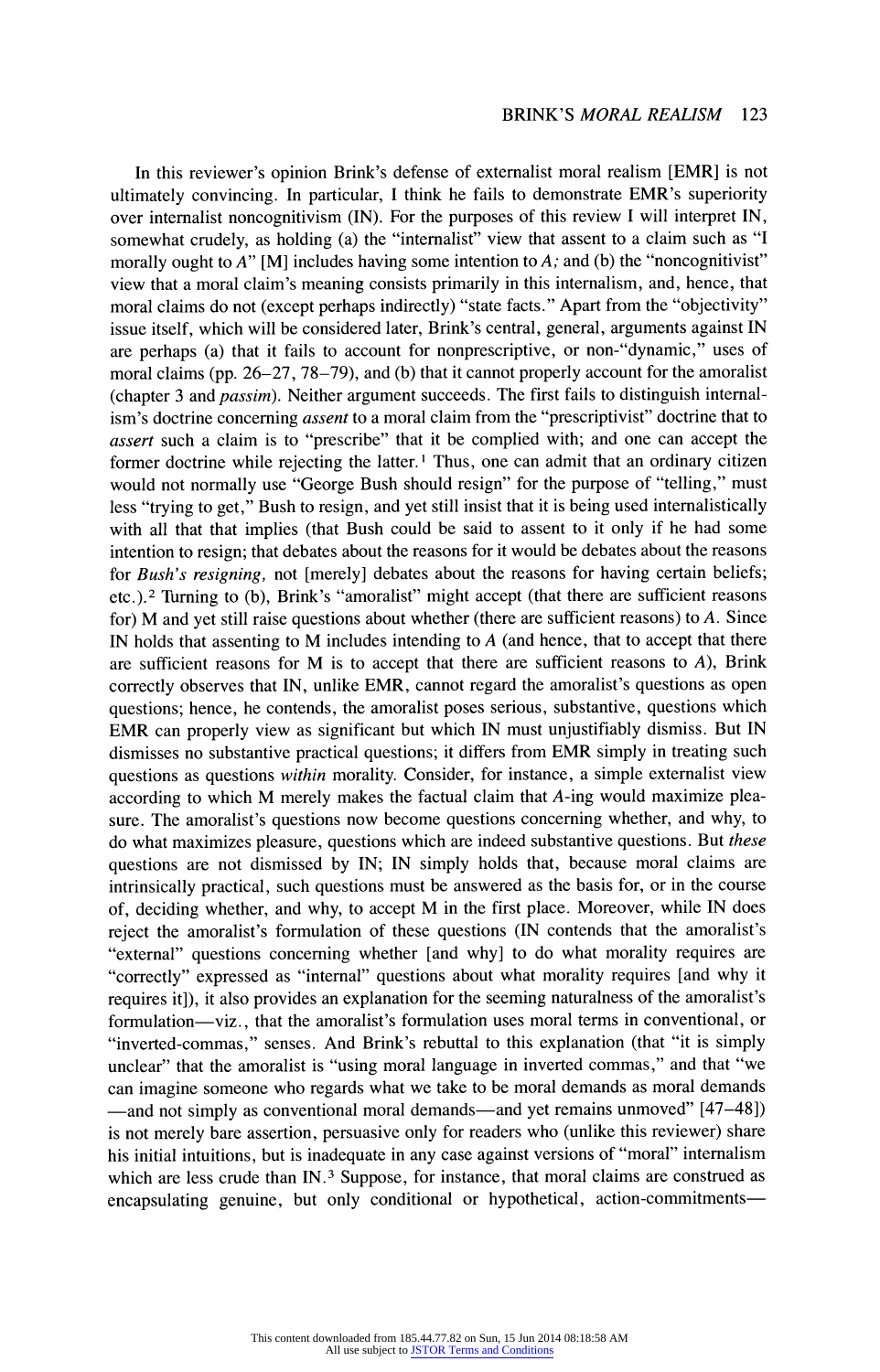**specifically, that assenting to M includes intending to A if/where, but only if/where, one regards "other-regarding" considerations as controlling. This construal allows assenters to "remain unmoved" by moral claims (if self-interest supports doing B, an egoist can accept M without having any intention to A) without making such claims merely conventional (even for an egoistic assenter, M expresses that assenter's view, not merely a conventional view, as to what to do where "other regarding" considerations are controlling-e.g., where the relevant alternatives are all egoistically equal); yet because such a construal retains a conceptual, if conditional, connection between assent and intention, it remains in the internalist camp.4** 

**Brink's more narrow arguments against IN, or for the comparatively greater plausibility of EMR, also seem to me to fail. Consider, for example, his contention that IN cannot account for the common notion that "one can be held responsible only for actions**  one could have known were wrong" (p. 27)—in particular, that it cannot contend that the **relevant capacity is the capacity to see that an act possesses C, where C is a nonmoral characteristic an agent regards as wrong-making, for "people might be able to recognize C but not (be able to) recognize C as a wrong-making characteristic" (p. 28). The truth is that**  IN can incorporate this last point far more plausibly—and thus make far better sense of **the notion at issue-than EMR. For IN can, and would interpret the relevant capacity as the capacity to regard C as constituting a reason against doing the act in question (IN**  would say, e.g., that regarding C as a wrong-making characteristic is—or entails **accepting the imperative principle "Do not perform actions which possess characteristic C"), whereas EMR has to interpret it merely as the capacity to regard C as constituting a reason for the factual belief that the act has (or lacks) a certain "moral" property. And where responsibility for action is in question, the more plausible interpretation seems to be IN's.** 

The underlying problem here is that Brink—like most externalists, in my view—fails **to appreciate the significance of the fact that, on any externalist account, moral claims, arguments, and theories are claims, arguments, and theories simply about what to believe, not about what to do; questions concerning what to do and why to do it become separate, "external," questions.5 Consider, for instance, Brink's claim that EMR can make the best sense of the question whether it is self-defeating to use a given moral theory as a decision procedure (pp. 256ff., and compare the discussion of "esoteric" morality, pp. 87ff.). The truth is that EMR can make no sense whatever of using a moral theory as a decision procedure-and, thus, of this question. For to use a theory as a decision procedure is to view it as a theory about what to do, whereas a moral theory, according to EMR, is simply a theory about what to believe. (E.g., "accepting" utilitarianism, according to EMR, does not include deciding to do what maximizes welfare; it only includes believing that welfare-maximizing acts have the moral "property" of rightness. Questions about whether, and why, to [decide to] do what maximizes welfare are entirely "external" to morality.) Further, consider Brink's seemingly noncontroversial assumption that to say that an act or attitude is morally right is to say that it is justified (the phrase "right or justified" is used throughout Chapter 8), whereas to say that it is morally wrong is to say that it is mistaken [indeed, he accuses noncognitivism of being unable to explain how "mistaken...attitudes are possible" (p. 31)]. If "justified" and "mistaken" are construed normally, as expressing support and opposition respectively, then this assumption is not consistent with EMR. For on EMR, to say that an act or attitude is (morally) right (or wrong) is not to make a claim in favor of (or in opposition to) that act or attitude, but is merely to make the factual claim**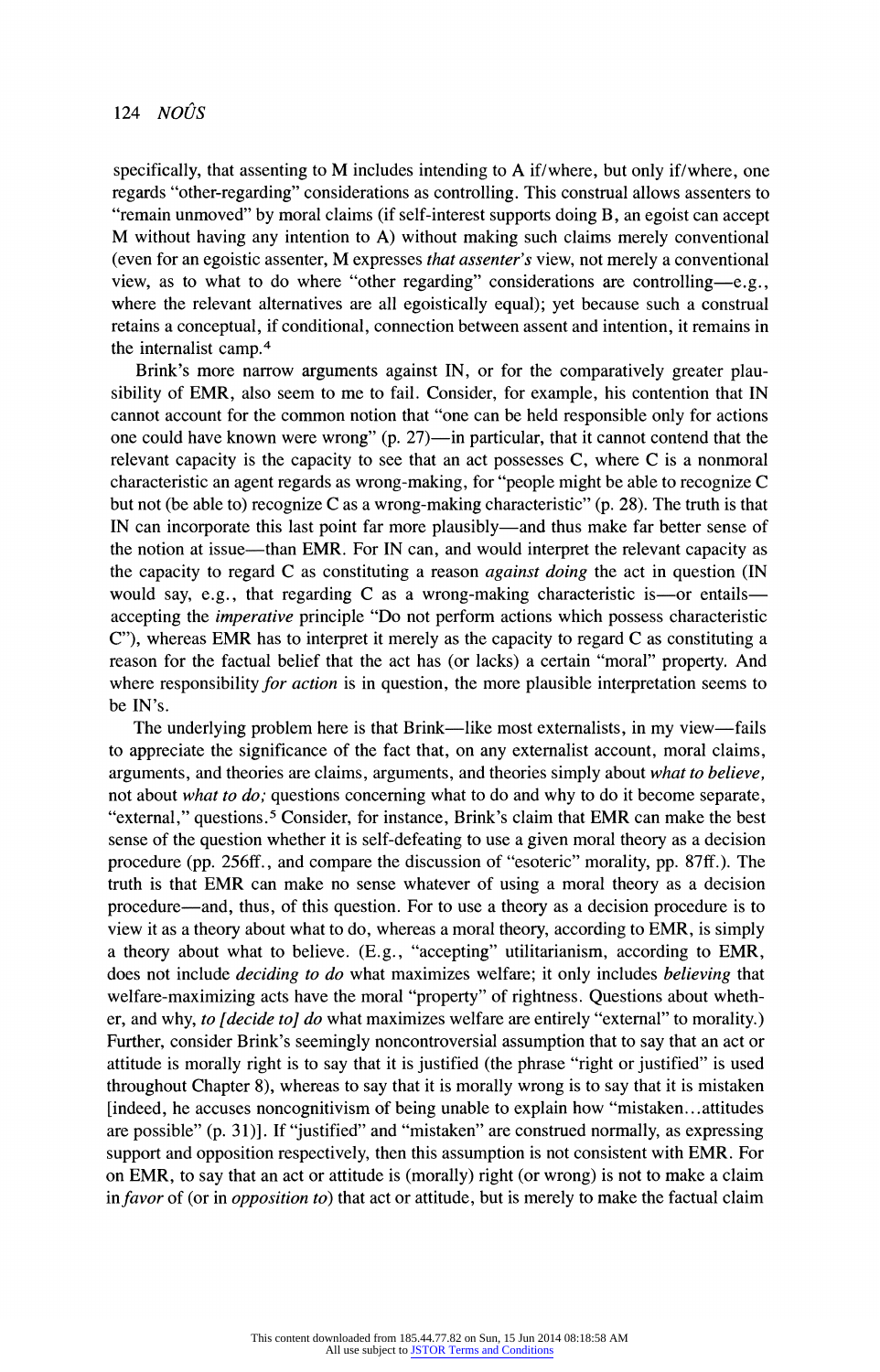## **BRINK'S MORAL REALISM 125**

**that that act or attitude has (or lacks) a certain property; hence, if "justified" is equated**  with "right" and "mistaken" with "wrong," then to say that an act or attitude is (morally) **justified (or mistaken) is not to make a claim in favor of (or in opposition to) that act or attitude, but is merely to make the factual claim that that act or attitude has (or lacks) a certain property). Thus, EMR can apply "justified" and "mistaken" in their ordinary senses only to beliefs; any application of these terms to actions is, again, "external" to morality. And this leads to a still more basic question: what sense can EMR make of the**  fundamental notion that acts may "conform to" or "conflict with" moral claims-e.g., **that if I refrain from A-ing my actions "conflict with," whereas if I in fact A my actions "conform to," M? Since EMR rejects IN's "assent" account (which says that my refraining from A-ing conflicts with M in the sense that it expresses my dissent from M); and since an account in terms of truth or "correctness" plainly fails (M may be correct even if I refrain from A-ing and incorrect even if I A); there seems nothing on which these "conflict" and "conformity" notions can get purchase. Space limitations preclude adequate discussion of this issue; but it is hard to see how the use of these notions can be explained unless the idea that morally obligatory actions are to be done while morally wrong actions**  are to be avoided is at least a background assumption or "norm"—unless, in short, exter**nalist uses of moral claims are at best parasitic on theoretically more fundamental internalist uses.** 

**Let us suppose, however, that EMR is articulated in a thoroughly consistent manner; and for the sake of argument let us grant that EMR accurately reflects the, or at least a, "standard use" of the "ordinary concept" of morality. Despite the implausible implications adumbrated above, Brink would apparently insist that EMR remains the preferred doctrine on the ground that it alone preserves morality's "objectivity." But the "objectivity" issue which has traditionally exercised moral theorists is whether questions about what to do can be given answers which are "objective" in the same sense as answers to questions about what to believe. And because EMR treats moral questions themselves as nothing but "what to believe" questions, it does not resolve, or even address this issue; it simply changes the subject. Suppose, for example, that one of Mill's students responded to his explanation and defense of utilitarianism by saying "You've convinced me that all and only happiness-maximizing acts have the 'objective property' of moral rightness; but of course you've said nothing about whether it's 'objectively correct' to perform such acts, and my decisions concerning what to do will be made, as always, on the basis of (e.g.) tradition." Mill would surely say the student had failed to accept the theory's central claims, and in fact had failed to grasp its entire point; yet according to EMR, the student has fully accepted Mill's theory as a moral theory, including all the "objectivity" claims relevant thereto.** 

**Moreover, it is doubtful whether Brink's account of moral epistemology gives EMR even the irrelevant "objectivity" advantage which this change of subject should allow it to achieve. To begin with, note that, contrary to what Brink sometimes suggests, noncogniti**vists not only can-indeed, presumably must-adopt some form of "coherentism," but that they can-and frequently do-make claims of the sort Brink himself emphasizes, **including (a) that genuinely moral, not simply nonmoral, reasoning is possible (moral reasoning being interpreted as, e.g., imperative reasoning); thus, (b) that one's moral claims can be required to meet standard "internal consistency" requirements; moreover, (c) that general moral principles and moral judgments about particular cases should be tested against each other using precisely the sort of "dialectical" process Brink discusses,**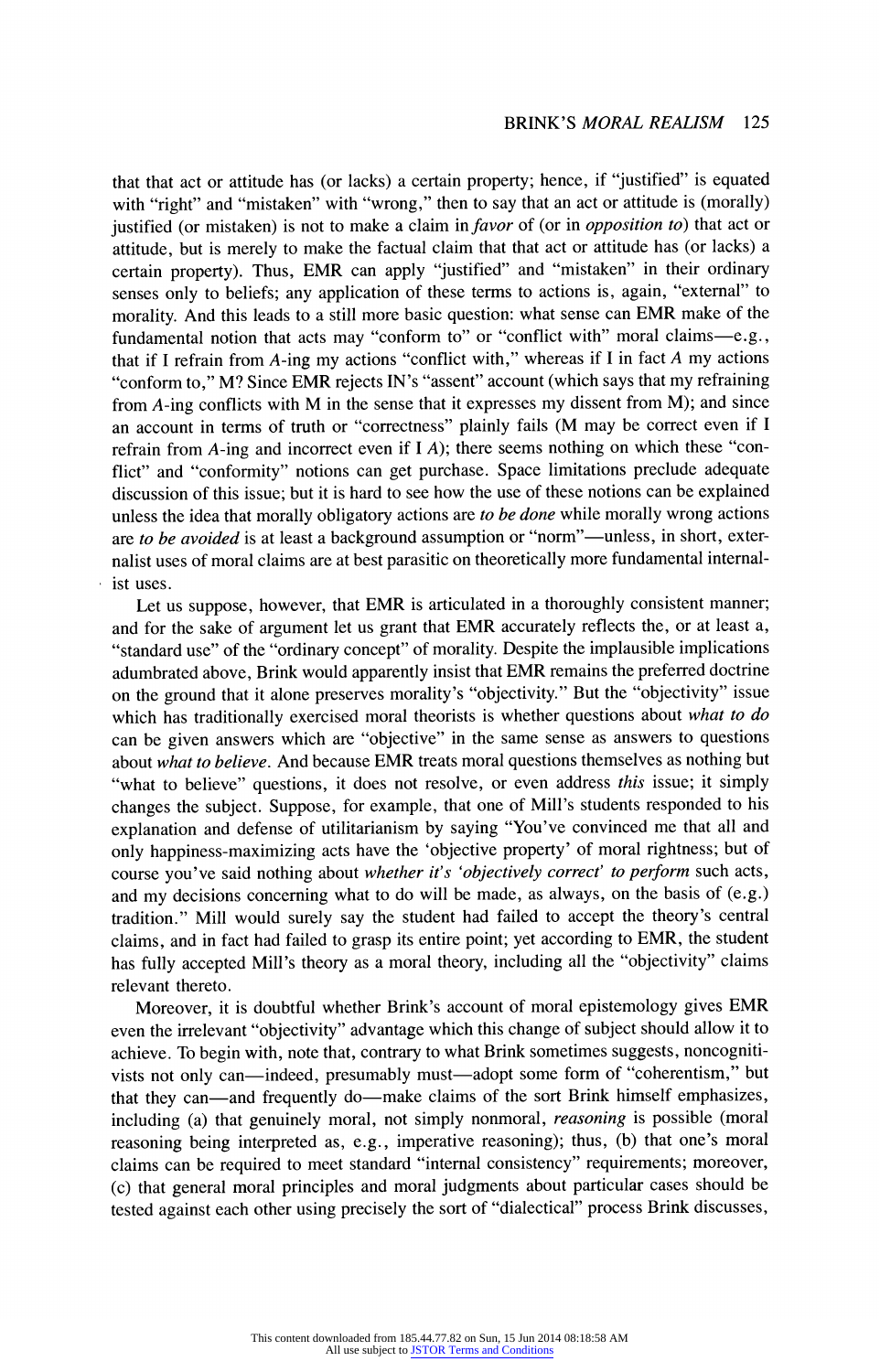**a process which concerns not just "bare consistency" but, e.g., justificatory and/or explanatory power; and even (d) that it not unreasonable to hope that, given our "common human nature," moral disagreement would in fact be largely eliminated by the achievement of interpersonal factual agreement combined with intrapersonal moral "coherence."**  If a view such as IN can incorporate all this—and if Brink is right that all factual, **including scientific, disciplines must use a "coherentist" epistemology-then precisely how does IN fail to make morality "objective" in the way that, e.g., the physical sciences are "objective"? One might simply appeal to the fact that science is committed to "(physical) facts," whereas IN eschews "moral facts"; but this seems entirely trivial unless it can be cashed out epistemologically (and indeed, since IN's eschewing of "moral facts" allows it to retain internalism without being thereby forced explain how "moral facts" can**  have an "inherent connection" to action or choice—a "connection" which, notoriously, makes "moral facts" hopelessly mysterious—this "eschewing" seems, other things equal, **a point in IN's favor). Any substantive answer, in my view, must focus on the one place where IN's moral coherentism and scientific coherentism significantly differ, viz., in the "initial credibility" tests of "particular case" claims, the tests which determine which such claims are to be dumped into the dialectical pot both to test and to be tested against more general principles and hypotheses. Since "particular case" scientific claims are true or false empirical claims, their "initial credibility" is tested by observation; by contrast, since "particular case" moral claims, according to IN, are imperatival expressions assent to which includes a commitment to action, their "initial credibility" is tested by what one is or would be willing to do (or approve others' doing). And it can plausibly be claimed that observation is "objective" in a way that "what one is willing to do or approve" is not.** 

**If Brink's version of EMR is to achieve science-like "objectivity," then, he must articulate a moral "initial credibility" test that is relevantly similar to ordinary observation. But he does not come close to providing, and indeed seems not fully to recognize the need**  for, any such articulation—a deficiency which again, I think, indicates a failure to under**stand and appreciate EMR's implications. One specific difficulty, a difficulty which provides a clear example of this failure, is worth mentioning here. It is a commonplace that moral claims can be tested using "thought experiments" (i.e., hypothetical cases) whereas testing scientific claims requires actual cases. Brink "accounts" for this only by saying that thought experiments "play a larger role" in morality "both because it is often...regarded as immoral to assess moral theories by realizing the relevant counterfactuals, and because the desired test conditions for moral theories are often harder to produce" (p. 203). But the point is not that-indeed it is not even true that-producing actual cases in science is less likely to be either immoral or overly difficult; the point is rather that, whether actual cases are acceptably producible or not, "initial credibility" testing in science, unlike that in ethics, requires actual cases. And while IN has no difficulty explaining this difference (it need only note that observation requires actual cases whereas deciding what one would be willing to do or approve does not), it poses grave difficulties for EMR. For since, according to EMR, moral claims, like scientific claims, simply "state facts," actual cases would seem to be as necessary in morality as in science (this being the implication Brink fails to appreciate).6 Supporters of EMR thus face an unpleasant dilemma. If they simply accept this implication and insist that "initial credibility" testing of moral claims, like that of other factual claims, requires actual cases, then they are flying in the face of what seem to be plain facts about "initial credibility" testing of moral claims. Yet if, a la Brink, they reject or ignore this implication and**